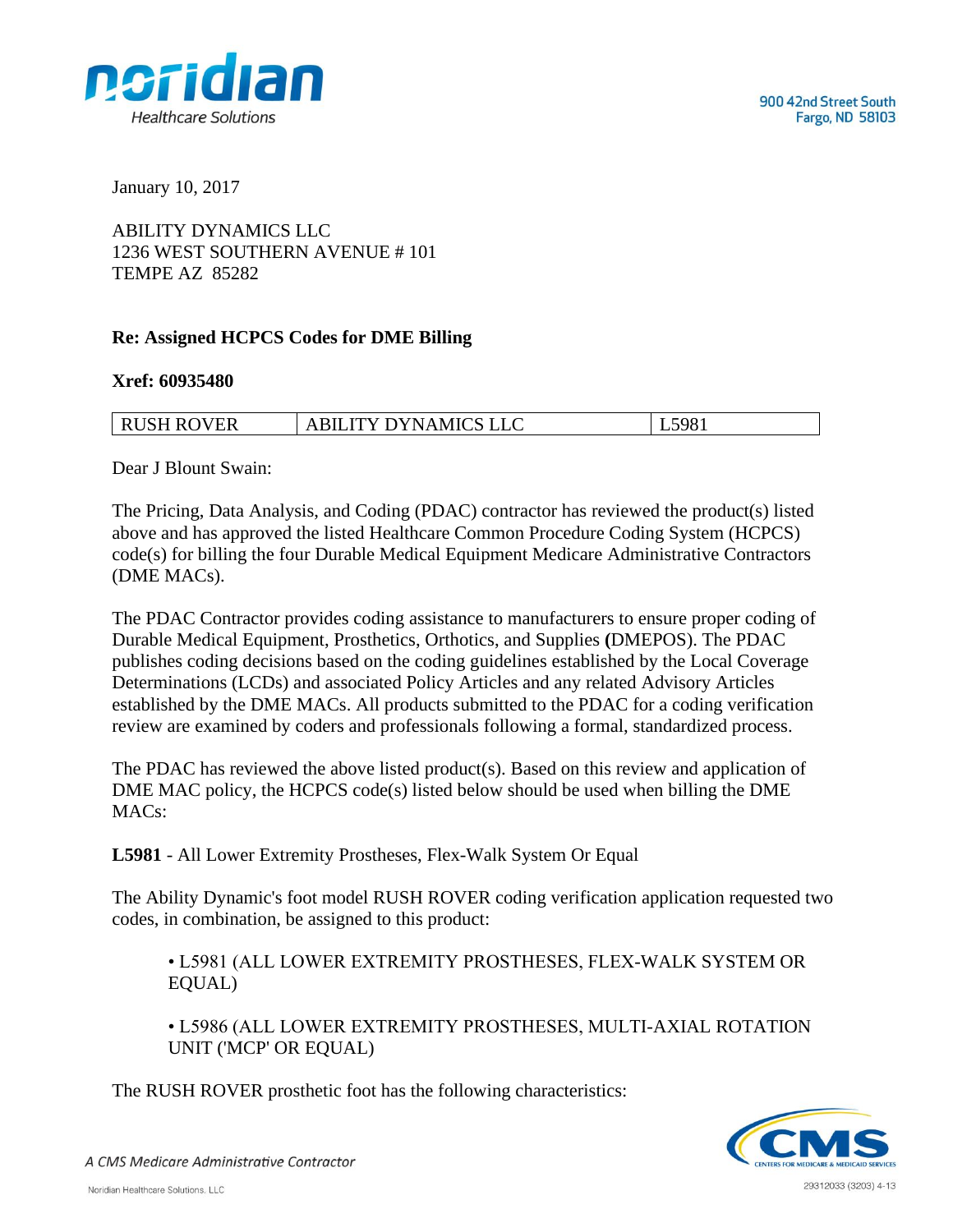• It is a composite material foot with the optional connectors that allow it to be utilized for Endoskeletal and possibly Exoskeletal as well.

• It has a two-part keel; each part is constructed of a continuous monolithic laminate. One keel is full length from heel to toe. The second keel is shorter and cantilevers over the sole plate and provides the fastening point for a specialized 4-hole pattern connector. This keel locates the connector at the 1/3 distance of full length sole plate. It is adjoined at the heel with a gap between to two keels to allow sagittal plane bending. This design provides for energy storing function.

• Height of the connector is kept to a minimum to facilitate use for amputees with a long residual limb.

- There is no distinct component that is identifiable as a multi-axial rotation unit.
- There is no distinct component that is identifiable as a vertical loading pylon.
- Removable foot shell is included to cover keel and soleplate.

The HCPCS code assigned to the RUSH ROVER is based upon criteria set out in the code narrative, CMS and DME MAC coding instructions contained in bulletin articles, relevant Coding Guidelines and an analysis of the relevant predicate product(s). Predicate products is the term used to refer to the items that form the basis of the code descriptor and are important to provide context in interpretation of the code narrative and related coding guidelines. Based upon these sources, the requested HCPCS codes require:

## • L5981 (ALL LOWER EXTREMITY PROSTHESES, FLEX-WALK SYSTEM OR EQUAL)

Code L5981 describes specific predicate product in the narrative, i.e. Flex-Walk system or equal. The Flex-Walk is an energy storing J-shaped design based on a monolithic carbon composite keel. At 4 inches the Flex-Walk system makes a 90+ degree bend anteriorly to form a flat coupling surface. It has a heel component bolted midway onto the J-shaped keel section. A 4-hole pattern coupling option is used. The Flex Walk is no longer available on the market. It has been replaced with the Vari-Flex which has similar characteristics with a similar shank height but has a straight shank. The foot shell may or may not include cosmetic details. Vari-Flex XC with Evo has been reviewed and assigned to L5981.

## • L5986 (ALL LOWER EXTREMITY PROSTHESES, MULTI-AXIAL ROTATION UNIT ('MCP' OR EQUAL)

Code L5986 represents a component that is attached to a foot. The narrative "multi-axial rotation unit ('mcp' or equal)" describes a product that would allow motion in all three planes of motion: Coronal, Sagittal, and Transverse. This component may have distinct axles or pivots or some type of compressible material, like a firm rubber along with coupling surfaces, is attached to the foot and simulates anatomic ankle motions for the amputee while walking. This code does not describe multi-axial motion through multiple planes achieved as a result of the inherent flexibility of the foot design.